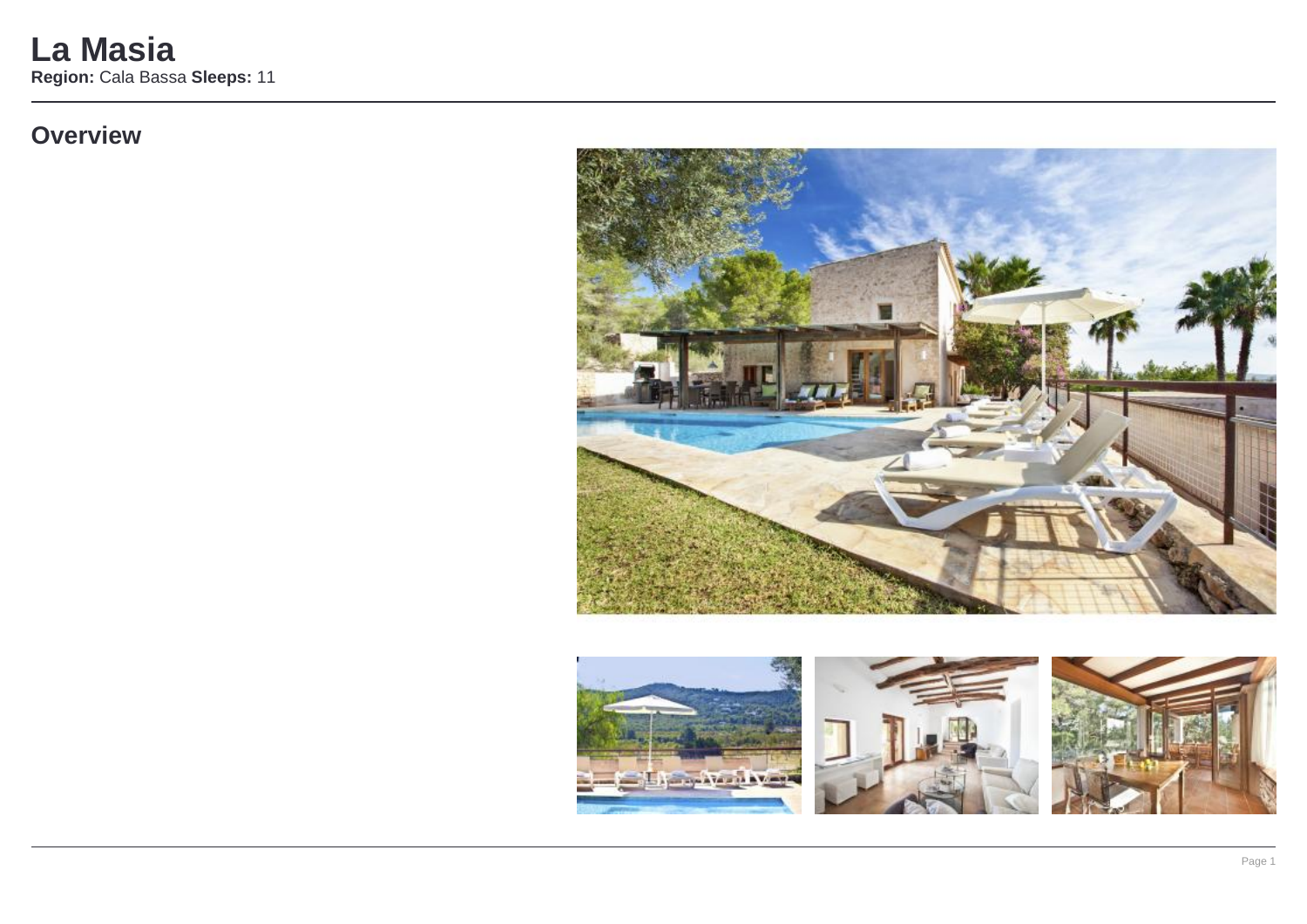La Masia is a delightful Ibicenco style villa, beautifully constructed with traditional charm including a cool blend of terracotta tiles, whitewashed walls and stunning wooden-beamed ceilings. The villa offers many modern touches. Set on the gorgeous hillside next to the alluring village of San Augustin, this beautiful holiday villa is very comfortable and peaceful. With three bedrooms in the main house and three charming casitas in the grounds, La Masia can sleep up to 11 guests.

San Agustin is one of the prettiest villages on Ibiza. It is one of the bestpreserved villages where you will experience a slice of the real Ibiza, almost untouched by modern tourism. The delightful whitewashed church was first blessed in 1806. The tiny neighbourhood bar is lovely. From the church square, you will enjoy a glorious panorama of the San Jose hills and lush open countryside. It is an ideal location to explore the beautiful west coast beaches of Cala Bassa and Cala Conta, known for their captivating sunsets.

Inside La Masia, you will find the lovely warm traditional features mixed with modern minimalism and high-tech luxuries. It is a pretty, simplistic blend that creates a calm, relaxed ambience. The sociable kitchen with its sunny breakfast table leads onto an interior dining space and a spacious lounge with stunning beams. From here, you can access the terrace. There are two bedrooms downstairs, one with a single bed and the other with twins. They share a bathroom. The master bedroom is upstairs with an ensuite bathroom, dressing room and a large terrace boasting fantastic views. The terrace is furnished with two loungers, perfect for chilling before dinner or first thing in the morning.

In the grounds, there are three charming bungalows for additional guests. They all have twin beds and ensuite bathrooms. Two share a patio area and the other enjoys a private terrace.

The villa's sunny terrace offers a chill-out lounge area and alfresco dining for ten guests, all shaded by a traditional wooden beamed roof. In the lovely gardens, you will discover a further lounge area shaded by tall pines and a wooden pergola housing an alternative alfresco dining space. The swimming pool is L-shaped and gorgeous with sun loungers to one side and a delightful wooden deck at the far end with luxury bean bags. The choice of relaxation spots in this villa is endless!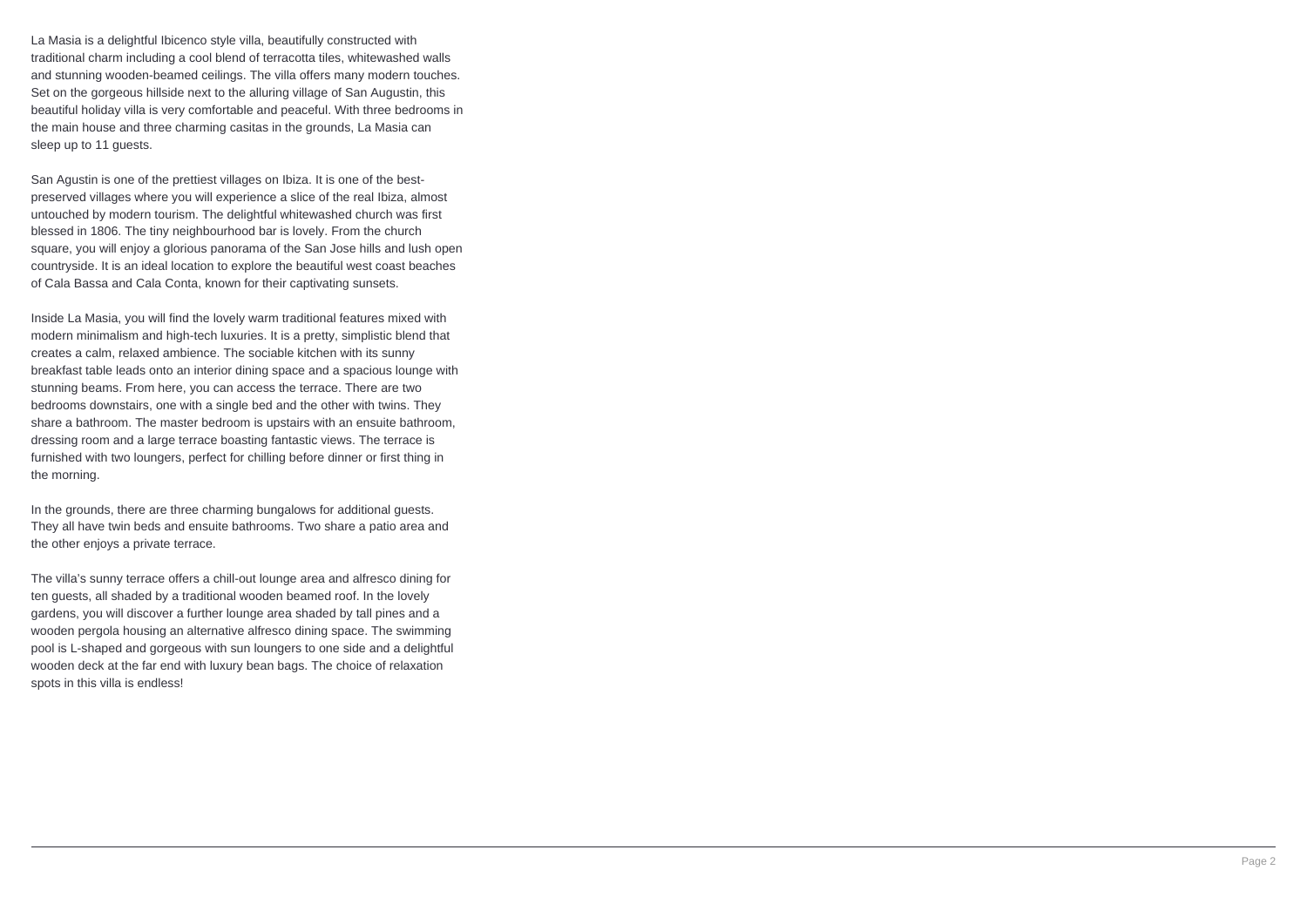### **Facilities**

Modern • Private Pool • Beach Nearby • Ideal for Kids • Ideal for Teens • Wi-Fi/Internet • Air-Con • Walk to Village • Walk to Restaurant • <1hr to Airport • BBQ • Ground Floor Bed & Bath • Satellite TV • Heating • Cot(s) • High Chair(s) • Fenced Grounds • Canoeing/Kayaking • Walking/Hiking Paths • Wine Tasting • Golf Nearby • Outstanding Landscapes • Outdoor Pursuit & Activities • Tourist Towns & Villages • Historical Sites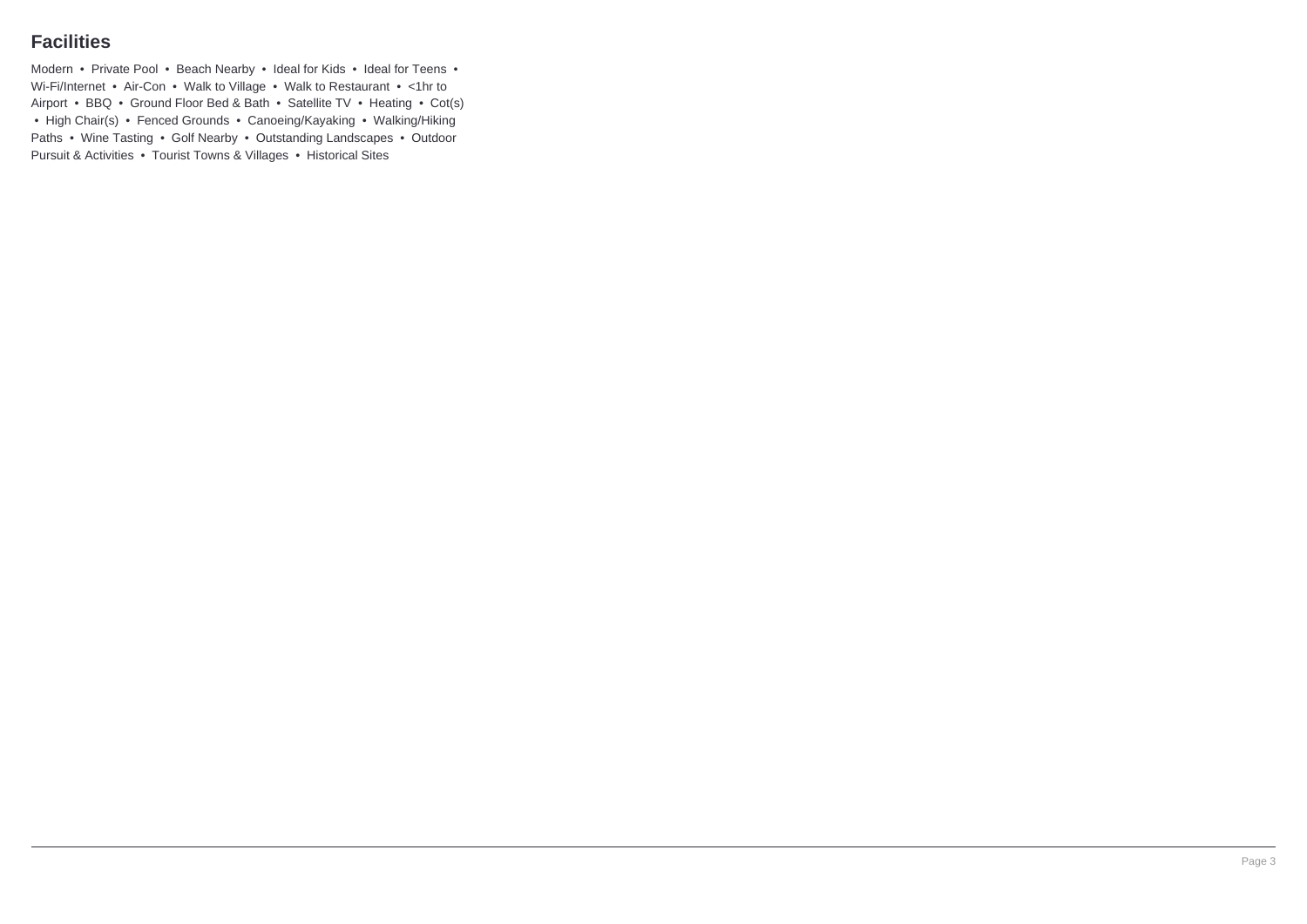# **Interior & Grounds**

### **The Villa**

La Masia is a traditional Ibicenco style property with many modern touches, situated on a hillside by the village of San Agustin. In an ideal location for exploring the beautiful west coast beaches of Cala Bassa and Cala Conta, the pretty village feels almost untouched by modern tourism. There are 6 bedrooms and 5 bathrooms, and it can accommodate up to 11 people

#### Ground Floor

- Ample living room with satellite TV and access to the patio
- Open plan dining area for 6 people and access to the patio
- Fully equipped kitchen with dining area and access to the patio
- Laundry room with washing machine and tumble dryer
- Family bathroom
- Bedroom with two single beds
- Bedroom with a single bed

#### First Floor

- Master bedroom with double bed, dressing area, access to a furnished terrace and en-suite bathroom with bathtub and walk-in shower

#### Bungalow One

- Bedroom with two single beds, access to a shared terrace and en-suite shower room

### Bungalow Two

- Bedroom with two single beds, access to a shared terrace and en-suite shower room

#### Bungalow Three

- Bedroom with two single beds, access to a private terrace and en-suite shower room







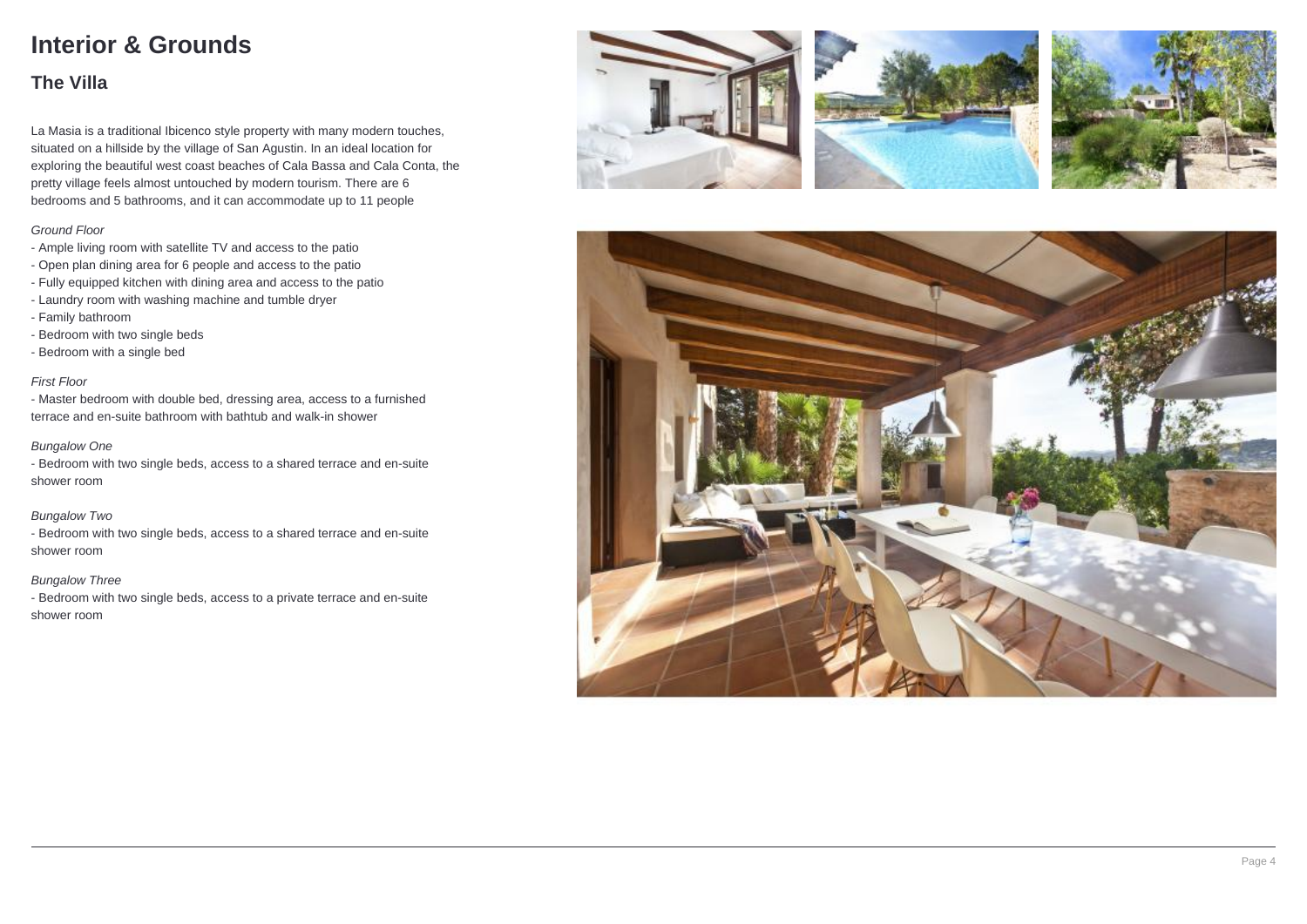### Exterior Grounds

- Private swimming pool
- Large garden and patio area
- Outdoor shower
- Covered terrace
- Chill-out area
- Various sun loungers
- Outdoor dining
- Barbecue area
- Various parasols
- Private parking

### **Additional Facilities**

- Wi-Fi connection
- Air conditioning
- Heating
- Satellite TV
- Alarm system
- Sonos sound system
- Cot and high chair

Touristic Registration Number: ET-0289-E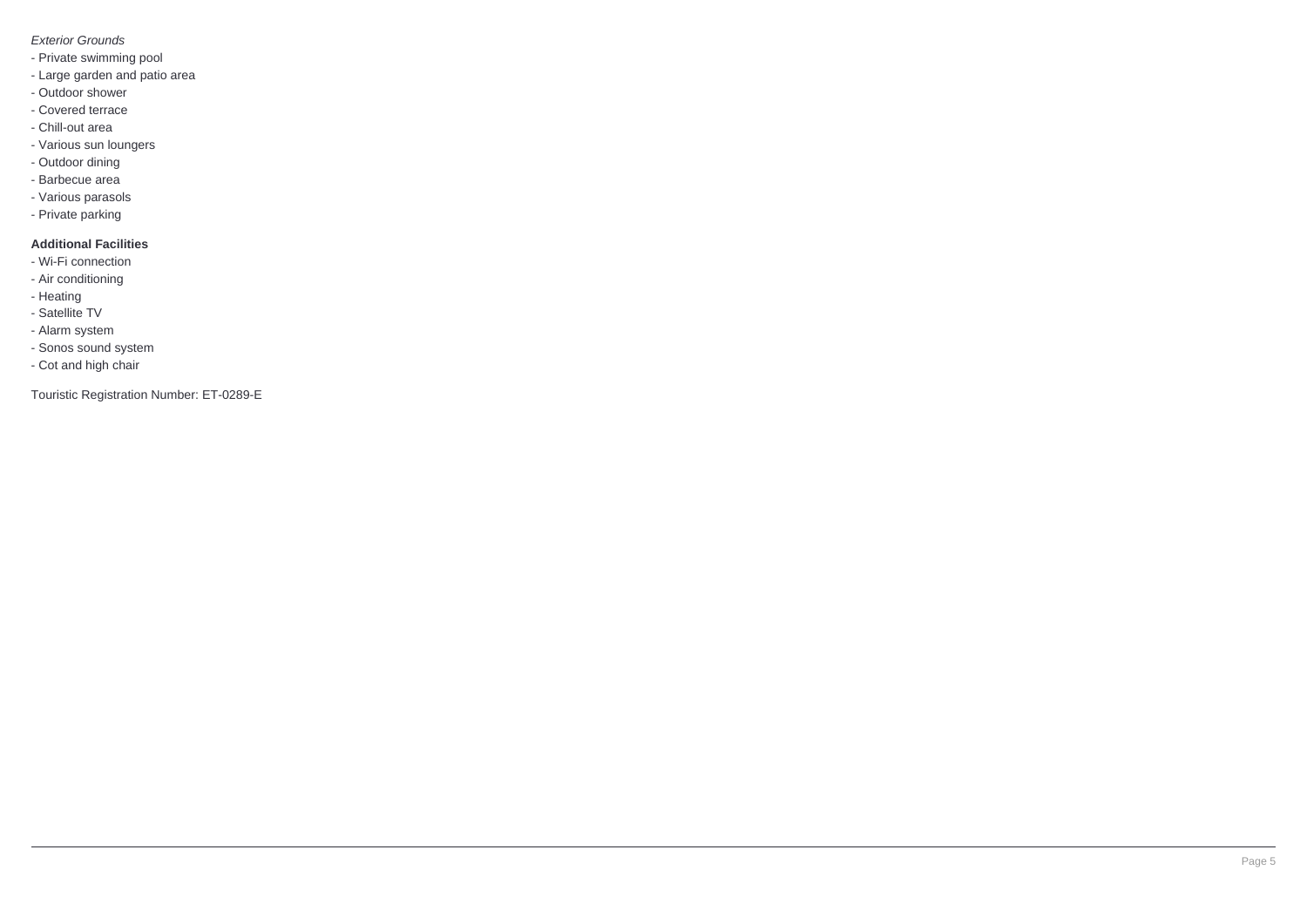## **Location & Local Information**

San Augustin will impress with its picture-postcard prettiness and tranquillity. The traditional houses leading to the church are lovely with unusual chimneys and immaculately trimmed hedges. The local restaurant has a small gallery, and there is a small grocery store. The annual festival is in August when there is a procession to the church, traditional Ibiza folk dancing and a live concert.

The lovely San Jose, in the foothills of Sa Talaia, the highest mountain on the island, hosts a colourful and buzzy ecological food and craft market on Saturday mornings from mid-June to mid-October. Around 20 stalls offer local and organic fruit and vegetable produce, home-made bread and pastries, artwork and handicrafts. There are some excellent restaurants, shops and bars in the town. The focus of the main street is the impressive church where you can rest under the shade of the courtyard trees. San Jose is very traditional with the church bells chiming at 8.00 am every morning and elderly men drinking their daily brandy in the cafes.

Port d'es Torrent is one of Ibiza's hidden gems, blessed with calm turquoise waters and perfect fine sands. It is no surprise that the stunning, sheltered bay with its 150m sweep of fine silvery sand has Blue Flag status.

Cala Bassa is one of the most attractive coves on the island, surrounded by ancient, gnarled Sabina woodland. It offers watersports including pedalos, banana boats and jet skis and a good range of cafes and restaurants. The popular Cala Bassa Beach Club has four restaurants and DJ's playing a mix of lounge, chill-out and house music.

Cala Conta boasts stunning views across to the little islands that are dotted near the coastline. There are two stretches of sand, one backed by a Jurassic rocky coastline and the other by sand dunes. If you want to escape the crowds, you should arrive early or late. On a low tide day, you could try swimming to the island of S'illa d'es Bosc though it is further than it looks. Cala Conta is famous for its glorious sunsets.

### **Local Amenities**

| <b>Nearest Airport</b> | <b>Ibiza Airport</b><br>(18km)         |
|------------------------|----------------------------------------|
| Nearest Ferry Port     | <b>Sant Anoti Ferry Port</b><br>(10km) |
| Nearest Village        | Cala Bassa<br>(2km)                    |







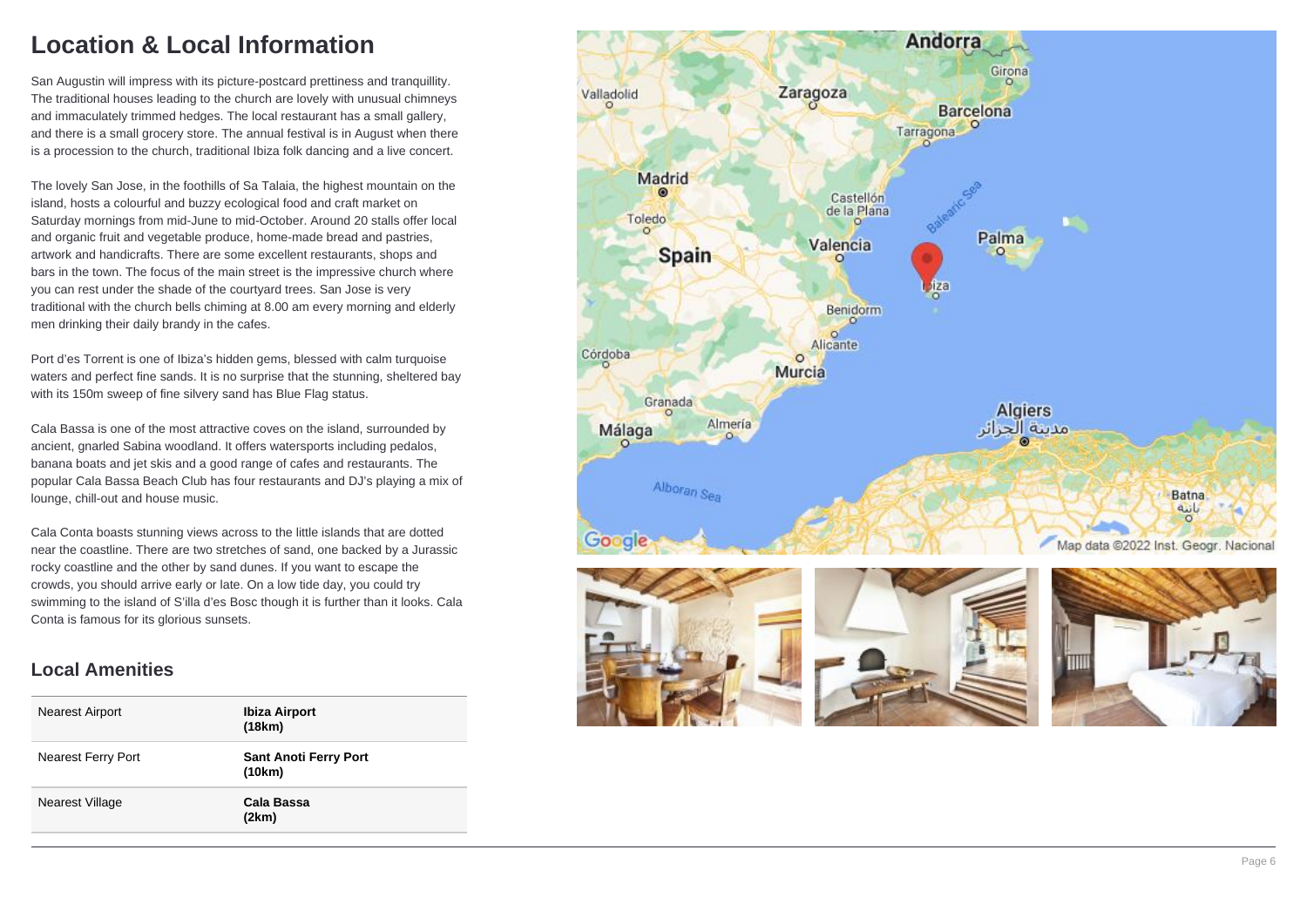| <b>Nearest Town/City</b> | Sant Antoni de Portmany<br>(10km)       |
|--------------------------|-----------------------------------------|
| Nearest Restaurant       | <b>Miramare Restaurant</b><br>(600m)    |
| Nearest Bar/Pub          | Calama Bar<br>(600m)                    |
| Nearest Supermarket      | <b>Es Cuco Minimart</b><br>(2km)        |
| Nearest Beach            | <b>Port d'es Torrent Beach</b><br>(2km) |
| Nearest Golf             | <b>Ibiza Golf Course</b><br>(30km)      |
| <b>Nearest Tennis</b>    | Viva Tennis Ibiza<br>(9km)              |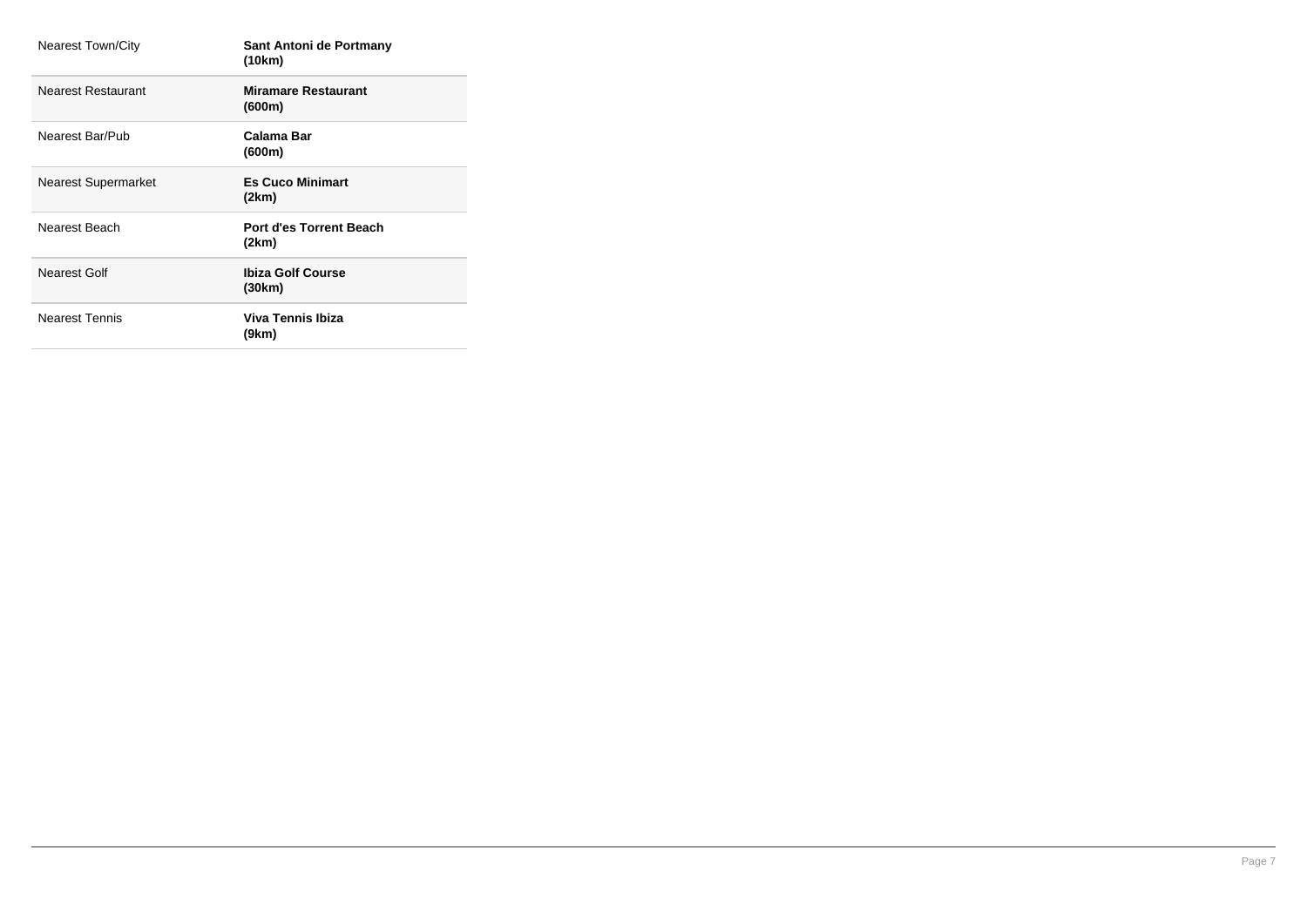## **What Oliver loves…**

- La Masia offers a wonderful, charming mix of traditional Ibicenco style and decor and modern, minimalist living
- San Agustin is one of the prettiest villages, best-preserved villages in Ibiza with breathtaking views of the San Jose hills and surrounding countryside
- The spectacular sunset beaches of Cala Bassa and Cala Conta are close by. You will feel peace, serenity and contentment watching the rich hues of red blended with oranges, pinks and crimsons while sipping a cocktail or two

## **What you should know…**

- If you want to treat yourselves, the Pure Seven Spa between Cala Conta and Cala Codolar is one of the best spas on the island and offers just about every treatment you could imagine to rebalance, refresh and revitalise your soul and body
- Three of the villa's bedrooms are situated in little cottages in the grounds rather than in the main house. This offers some privacy to guests though you would not want to use these for very young children
- It is quick and easy to visit Ibiza Town from the villa